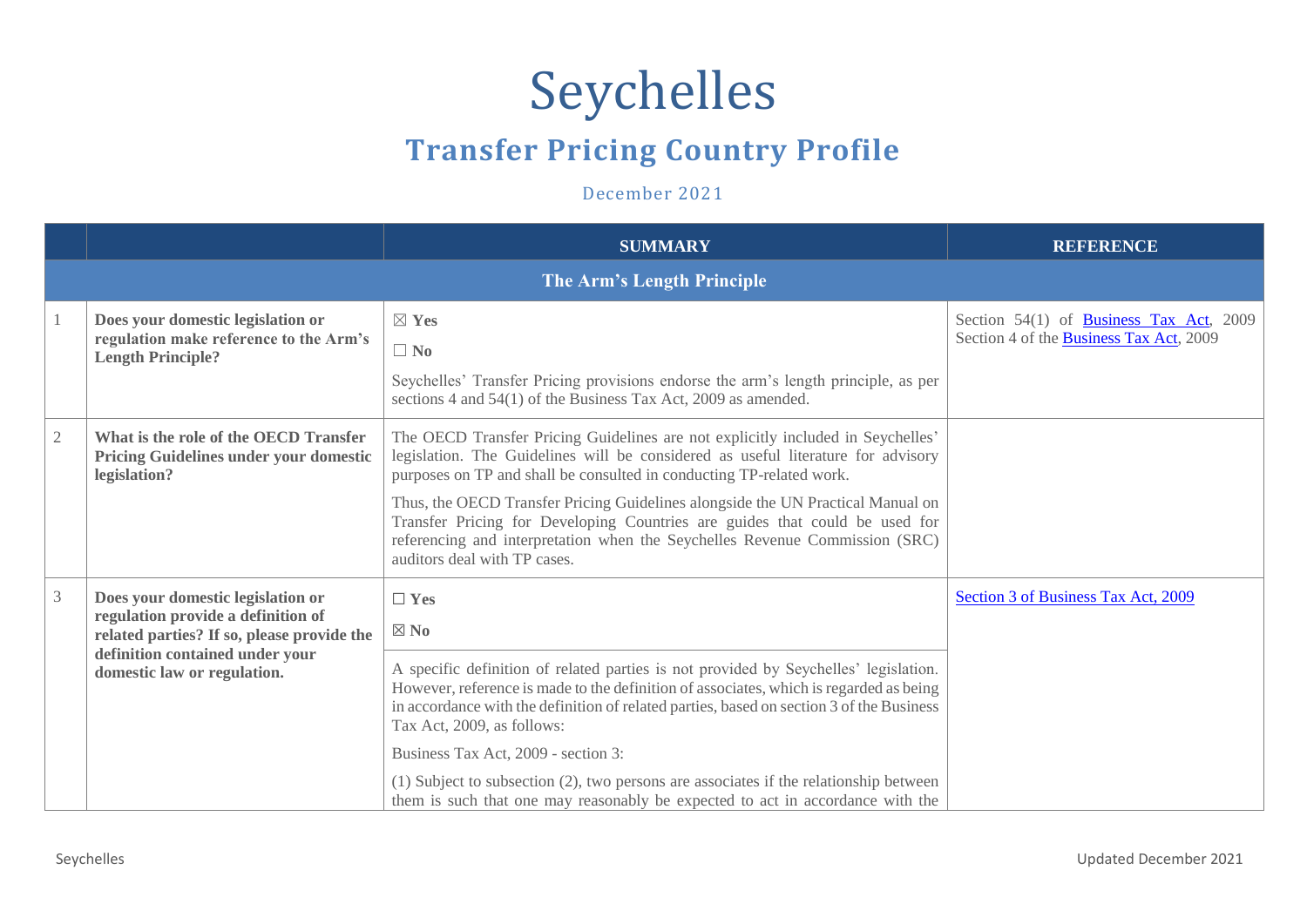|  | intentions of the other, or both persons may reasonably be expected to act in<br>accordance with the intentions of a third person.                                                                                                                                                                         |  |
|--|------------------------------------------------------------------------------------------------------------------------------------------------------------------------------------------------------------------------------------------------------------------------------------------------------------|--|
|  | (2) Two persons are not associates solely by reason of the fact that one person is an<br>employee of the other or both persons are employees of a third person.                                                                                                                                            |  |
|  | (3) Without limiting the generality of subsection (1), the following are treated as<br>associates-                                                                                                                                                                                                         |  |
|  | (a) an individual and a relative of the individual, except if the Commissioner General<br>is satisfied that neither person may reasonably be expected to act in accordance with<br>the intentions of the other;                                                                                            |  |
|  | (b) a partner in a partnership and the partnership, if the partner, either alone or<br>together with an associate or associates under another application of this Seychelles<br>Updated August 2018 section controls fifty per cent or more of the rights to income<br>or capital of the partnership;      |  |
|  | (c) a trust and a person who benefits or may benefit under the trust whether through<br>the exercise of a power of appointment or otherwise;                                                                                                                                                               |  |
|  | (d) a member in an entity and the entity, if the member, either alone or together with<br>an associate or associates under another application of this section, controls either<br>directly or through one or more interposed persons $-$ (i) fifty per cent or more of the<br>voting power in the entity; |  |
|  | (ii) fifty per cent or more of the rights to a distribution of profits; or                                                                                                                                                                                                                                 |  |
|  | (iii) fifty per cent or more of the rights to a return of capital, or                                                                                                                                                                                                                                      |  |
|  | (e) two entities, if a person, either alone or together with an associate or associates<br>under another application of this section, controls either directly or through one or<br>more interposed persons -                                                                                              |  |
|  | (i) fifty per cent or more of the voting power in both entities;                                                                                                                                                                                                                                           |  |
|  | (ii) fifty per cent or more of the rights to a distribution of profits in both entities; or                                                                                                                                                                                                                |  |
|  | (iii) fifty per cent or more of the rights to a return of capital in both entities.                                                                                                                                                                                                                        |  |
|  | (4) In applying subsection $(3)(d)$ or (e) holdings that are attributable to a person from<br>an associate are not reattributed to another associate.                                                                                                                                                      |  |
|  | (5) In this section, "relative" in relation to an individual, means related by blood,<br>marriage, or adoption.                                                                                                                                                                                            |  |
|  |                                                                                                                                                                                                                                                                                                            |  |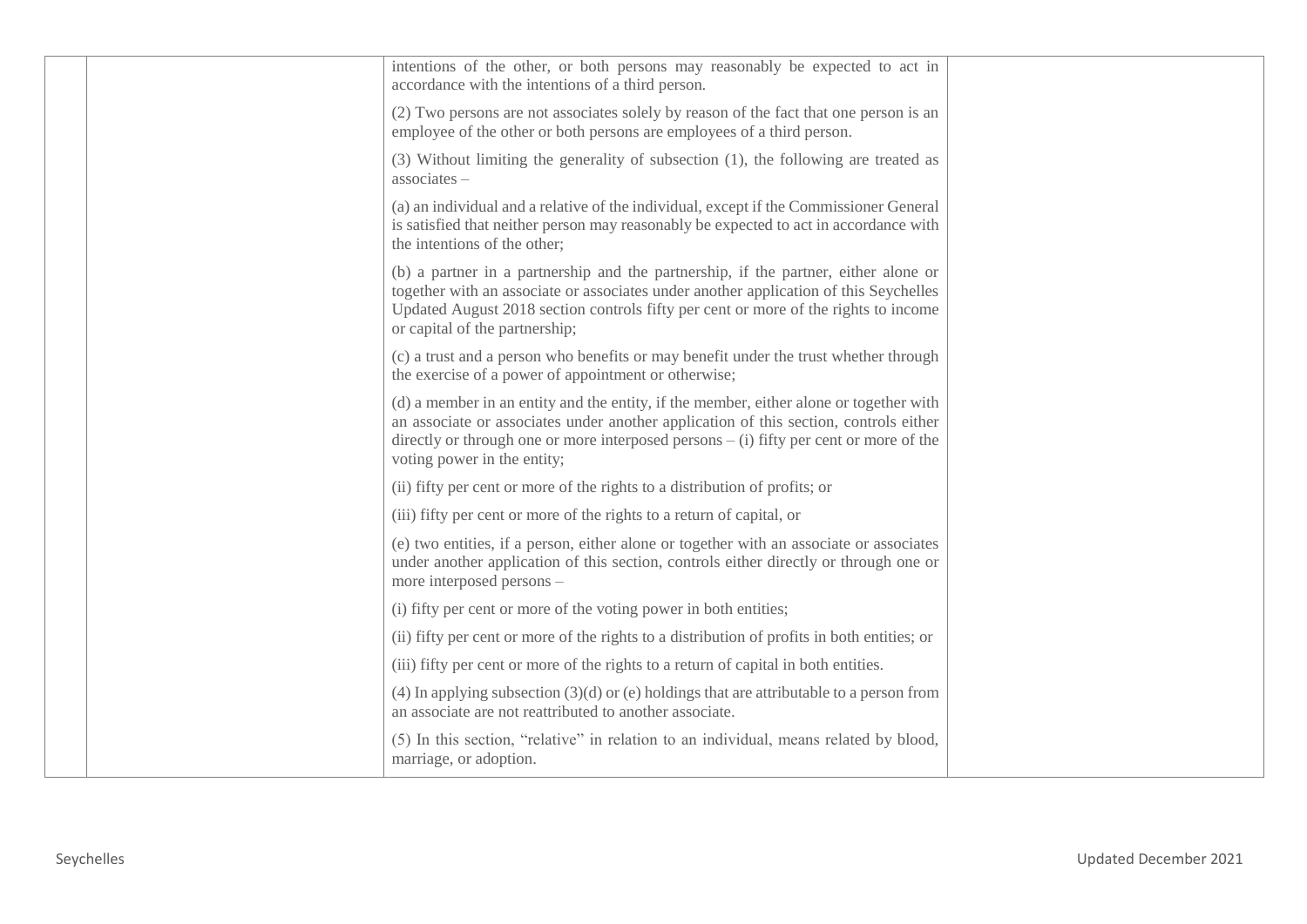|               |                                                                                                                                                                   |                              |                                                                                                                                                                                            |                        | <b>Transfer Pricing Methods</b>                                                                                                                                                  |                           |                                                                                                                                                                                                                                               |                                  |
|---------------|-------------------------------------------------------------------------------------------------------------------------------------------------------------------|------------------------------|--------------------------------------------------------------------------------------------------------------------------------------------------------------------------------------------|------------------------|----------------------------------------------------------------------------------------------------------------------------------------------------------------------------------|---------------------------|-----------------------------------------------------------------------------------------------------------------------------------------------------------------------------------------------------------------------------------------------|----------------------------------|
| 4             | Does your domestic legislation provide<br>for transfer pricing methods to be used<br>in respect of transactions between<br>related parties?                       | $\Box$ Yes<br>$\boxtimes$ No |                                                                                                                                                                                            |                        | If affirmative, please check those provided for in your legislation:                                                                                                             |                           |                                                                                                                                                                                                                                               |                                  |
|               |                                                                                                                                                                   | <b>CUP</b><br>$\Box$         | Resale<br>Price<br>$\Box$                                                                                                                                                                  | Cost<br>Plus<br>$\Box$ | <b>TNMM</b><br>$\Box$                                                                                                                                                            | Profit<br>Split<br>$\Box$ | Other (If so,<br>please describe)<br>$\Box$                                                                                                                                                                                                   |                                  |
|               |                                                                                                                                                                   |                              | methods above are applicable.                                                                                                                                                              |                        | Seychelles' legislation does not provide for transfer pricing methods.                                                                                                           |                           | However, Seychelles relies on the OECD Transfer Pricing Guidelines and the UN<br>Practical Manual on Transfer Pricing for Developing Countries and, therefore, all the                                                                        |                                  |
| $\mathfrak s$ | Which criterion is used in your<br>jurisdiction for the application of<br>transfer pricing methods?                                                               |                              | Please check all that apply:<br>$\Box$ Hierarchy of methods<br>$\boxtimes$ Most appropriate method<br>$\Box$ Other (if so, please explain)<br>application of the transfer pricing methods. |                        | possibility for Seychelles to use the Most Appropriate Method.                                                                                                                   |                           | The approaches provided by the OECD Transfer Pricing Guidelines and the UN<br>Practical Manual on Transfer Pricing for Developing Countries are sought in the<br>Moreover, Seychelles has a Public Ruling 2015-3 in place, which reflects the | <b>Seychelles Public Rulings</b> |
| 6             | If your domestic legislation or<br>regulations contain specific guidance on<br>commodity transactions, indicate which<br>of the following approaches is followed. |                              | $\Box$ Other (if so, please explain)                                                                                                                                                       |                        | paragraphs 2.18-2.22 of the TPG is followed.<br>transactions involving commodities (if so, please explain)<br>Seychelles has not had any TP cases on commodity transactions yet. |                           | $\boxtimes$ For controlled transactions involving commodities, the guidance contained in<br>$\Box$ Domestic legislation mandates the use of a specific method for controlled                                                                  |                                  |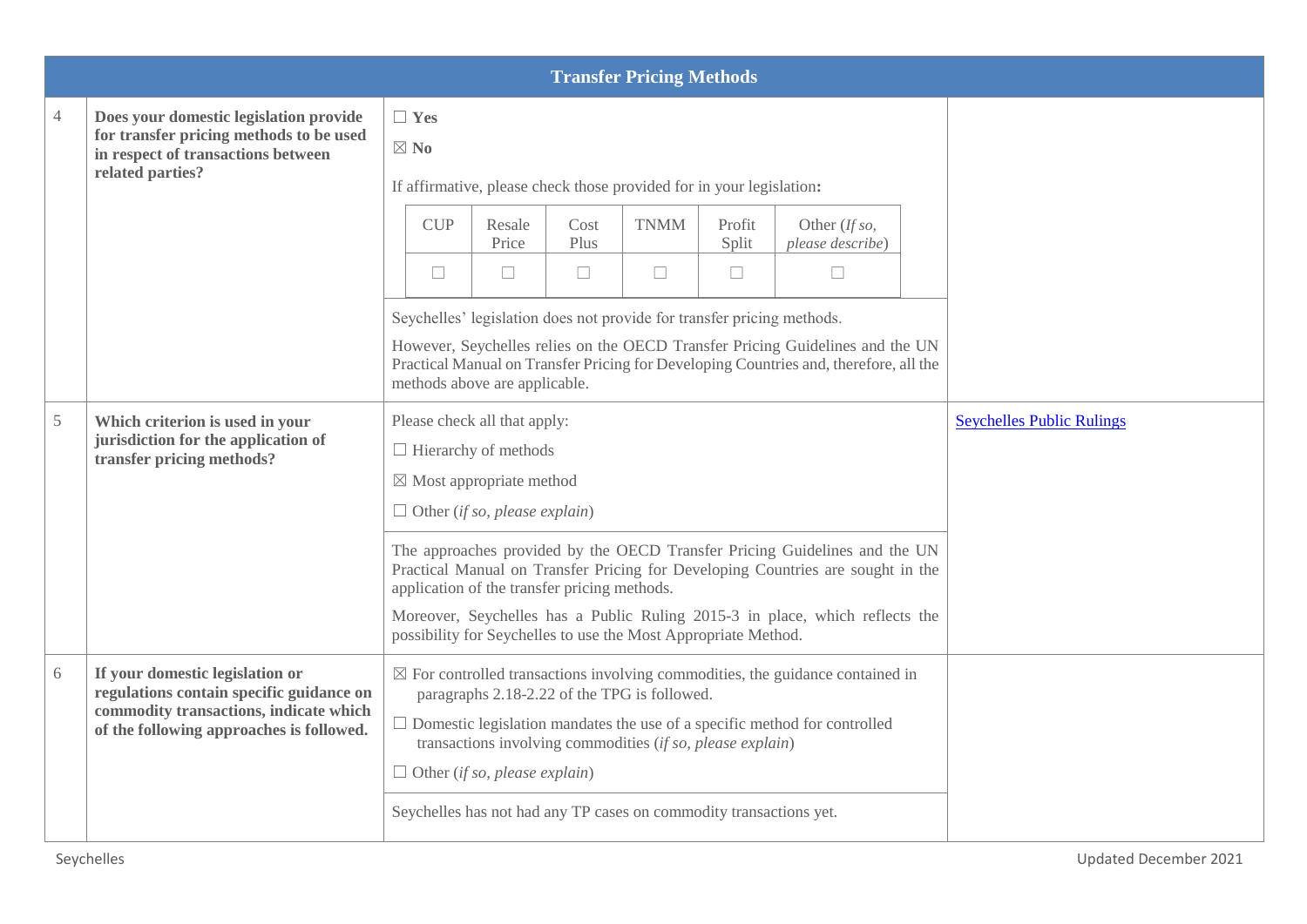|    |                                                                                                                                                        | Seychelles relies on the OECD Transfer Pricing Guidelines and therefore the<br>approach in paragraphs 2.18 -2.22 of the TPG may be followed.                                                                                                                                                                                                                                     |                                          |
|----|--------------------------------------------------------------------------------------------------------------------------------------------------------|----------------------------------------------------------------------------------------------------------------------------------------------------------------------------------------------------------------------------------------------------------------------------------------------------------------------------------------------------------------------------------|------------------------------------------|
|    |                                                                                                                                                        | <b>Comparability Analysis</b>                                                                                                                                                                                                                                                                                                                                                    |                                          |
|    | Does your jurisdiction follow (or largely<br>follow) the guidance on comparability<br>analysis outlined in Chapter III of the<br>TPG?                  | $\boxtimes$ Yes<br>$\Box$ No<br>There is no explicit provision on comparability under domestic law. However,<br>Seychelles shall follow the OECD Transfer Pricing Guidelines and the UN Practical<br>Manual on Transfer Pricing for Developing Countries in this respect.                                                                                                        |                                          |
| 8  | Is there a preference in your<br>jurisdiction for domestic comparables<br>over foreign comparables?                                                    | $\Box$ Yes<br>$\boxtimes$ No<br>There is no specific requirement to use domestic comparables or foreign comparables<br>in the domestic law.                                                                                                                                                                                                                                      |                                          |
| 9  | Does your tax administration use secret<br>comparables for transfer pricing<br>assessment purposes?                                                    | $\Box$ Yes<br>$\boxtimes$ No                                                                                                                                                                                                                                                                                                                                                     |                                          |
| 10 | Does your legislation allow or require<br>the use of an arm's length range and/or<br>statistical measure for determining<br>arm's length remuneration? | $\Box$ Yes<br>$\boxtimes$ No<br>Based on section 54(1) and 54(2) of the Business Tax Act, 2009, Seychelles'<br>legislation allows the use of the arm's length measure for determining arm's length<br>remuneration.<br>Seychelles shall follow the OECD Transfer Pricing Guidelines and the UN Practical<br>Manual on Transfer Pricing for Developing Countries in this respect. | Section 54 of the Business Tax Act, 2009 |
| 11 | Are comparability adjustments<br>required under your domestic<br>legislation or regulations?                                                           | $\boxtimes$ Yes<br>$\Box$ No<br>The Business Tax Act, 2009, section 4, provides for comparability adjustments.<br>Accordingly, it is provided that: "If it is not possible to determine the fair market<br>value of an asset, property, service, or benefit at a particular time under subsection                                                                                | Section 4 of the Business Tax Act, 2009  |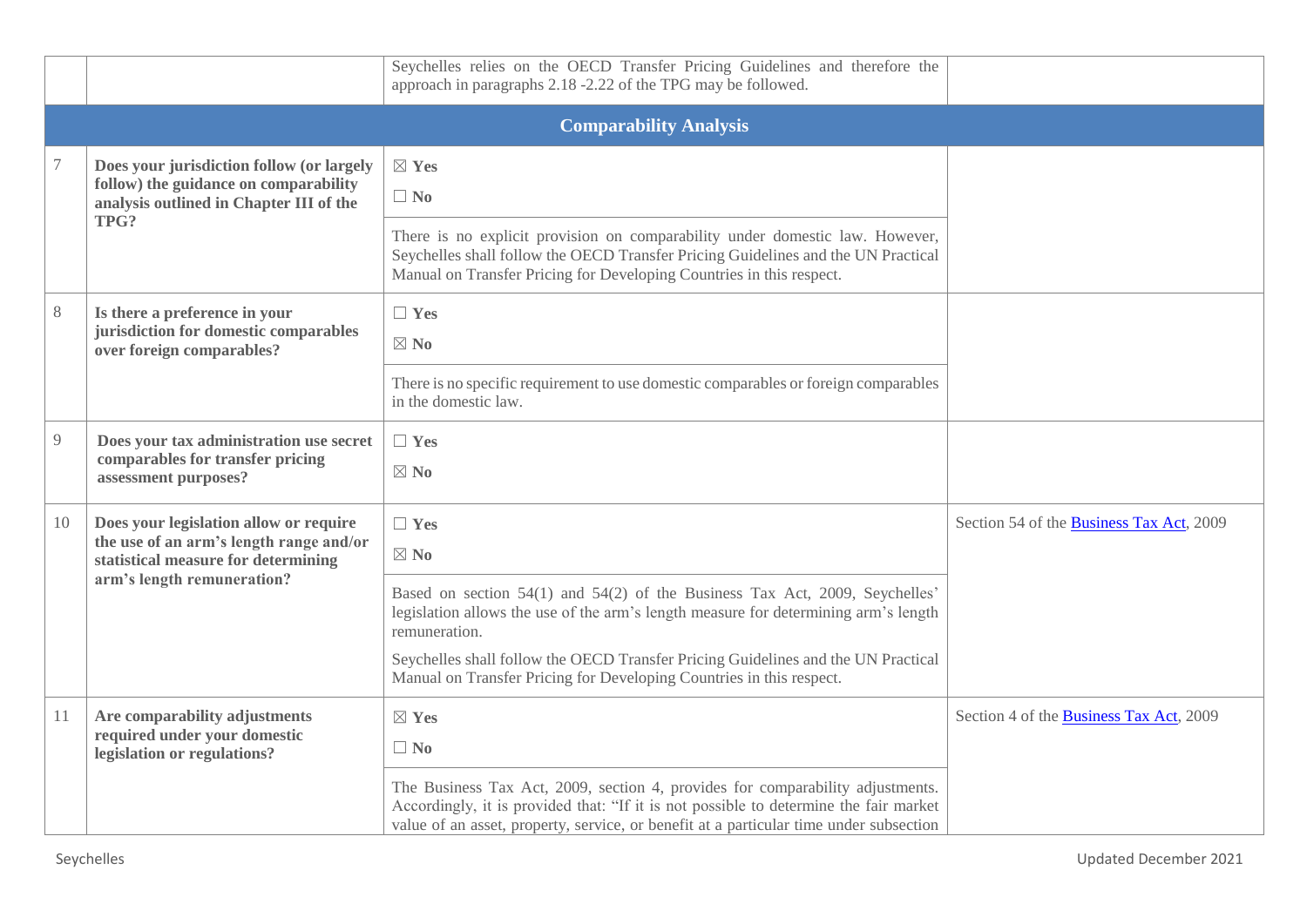|    |                                                                                    | (1), the fair market value is the consideration of a similar asset, property, service, or<br>benefit would ordinarily fetch in the open market at that time, adjusted to take<br>account of the differences between the similar asset, property, service, or benefit."<br>Furthermore, Seychelles would rely on the guidance on comparability adjustments<br>in the OECD Transfer Pricing Guidelines and in the UN Practical Manual on<br>Transfer Pricing for Developing Countries. |                                         |
|----|------------------------------------------------------------------------------------|--------------------------------------------------------------------------------------------------------------------------------------------------------------------------------------------------------------------------------------------------------------------------------------------------------------------------------------------------------------------------------------------------------------------------------------------------------------------------------------|-----------------------------------------|
|    |                                                                                    | <b>Intangible Property</b>                                                                                                                                                                                                                                                                                                                                                                                                                                                           |                                         |
| 12 | Does your domestic legislation or                                                  | $\Box$ Yes                                                                                                                                                                                                                                                                                                                                                                                                                                                                           | Section 2 of the Business Tax Act, 2009 |
|    | regulations contain guidance specific to<br>the pricing of controlled transactions | $\boxtimes$ No                                                                                                                                                                                                                                                                                                                                                                                                                                                                       |                                         |
|    | involving intangibles?                                                             | Seychelles' legislation or regulations do not contain any specific guidance on the<br>pricing of controlled transactions involving intangibles. Seychelles relies on the<br>OECD Transfer Pricing Guidelines and the UN Practical Manual on Transfer Pricing<br>for Developing Countries on intangibles.                                                                                                                                                                             |                                         |
|    |                                                                                    | In addition to that, section 2 of the Business Tax Act, 2009, provides for the<br>definition of intangibles as follows:                                                                                                                                                                                                                                                                                                                                                              |                                         |
|    |                                                                                    | Business Tax Act, 2009 - section 2: "Intangible" means -                                                                                                                                                                                                                                                                                                                                                                                                                             |                                         |
|    |                                                                                    | (a) Any patent, invention, design or model, secret formula or process, trademark,<br>copyright, or other like property or right;                                                                                                                                                                                                                                                                                                                                                     |                                         |
|    |                                                                                    | (b) Contractual rights with a benefit for a period of more than one year; or                                                                                                                                                                                                                                                                                                                                                                                                         |                                         |
|    |                                                                                    | (c) Any expenditure that provides an advantage or benefit for a period of more than<br>one year, other than expenditure incurred to acquire any intangible movable or<br>immovable property.                                                                                                                                                                                                                                                                                         |                                         |
| 13 | Does your domestic legislation or                                                  | $\Box$ Yes                                                                                                                                                                                                                                                                                                                                                                                                                                                                           |                                         |
|    | regulation provide for transfer pricing<br>rules or special measures regarding     | $\boxtimes$ No                                                                                                                                                                                                                                                                                                                                                                                                                                                                       |                                         |
|    | hard-to-value intangibles (HTVI)?                                                  | Seychelles' domestic laws or regulations do not provide for transfer pricing rules or<br>special measures regarding HTVI. However, Seychelles may follow the OECD<br>Transfer Pricing Guidelines and the UN Practical Manual on Transfer Pricing for<br>Developing Countries.                                                                                                                                                                                                        |                                         |
| 14 | Are there any other rules outside                                                  | $\Box$ Yes                                                                                                                                                                                                                                                                                                                                                                                                                                                                           |                                         |
|    | transfer pricing rules that are relevant                                           | $\boxtimes$ No                                                                                                                                                                                                                                                                                                                                                                                                                                                                       |                                         |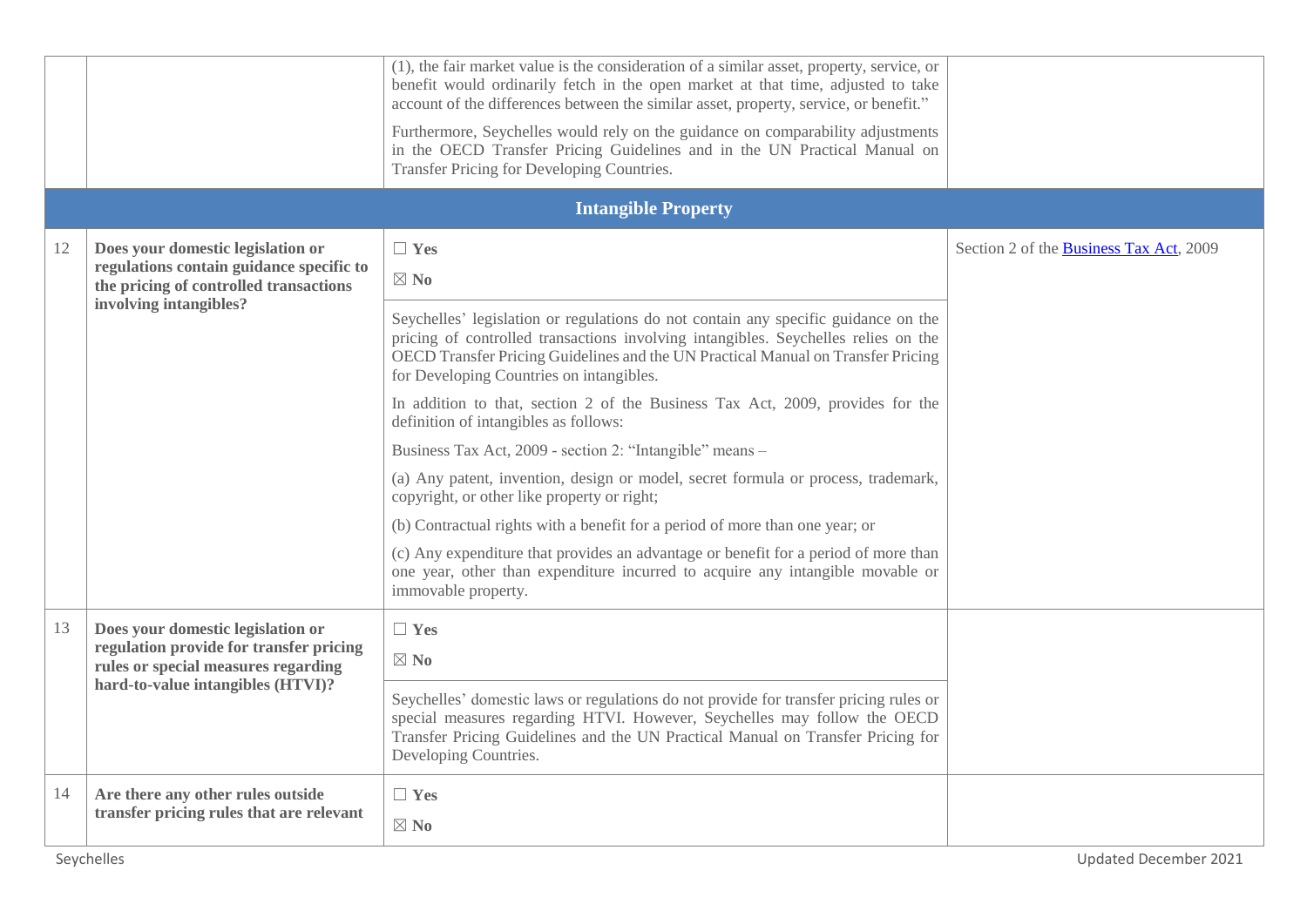|    | for the tax treatment of transactions<br>involving intangibles?                                                                               |                                                                                                                                                                                                                          |                                                                                                                   |
|----|-----------------------------------------------------------------------------------------------------------------------------------------------|--------------------------------------------------------------------------------------------------------------------------------------------------------------------------------------------------------------------------|-------------------------------------------------------------------------------------------------------------------|
|    |                                                                                                                                               | <b>Intra-group Services</b>                                                                                                                                                                                              |                                                                                                                   |
| 15 | Does your domestic legislation or<br>regulations provide guidance specific to<br>intra-group services transactions?                           | $\Box$ Yes<br>$\boxtimes$ No<br>Seychelles would follow the OECD Transfer Pricing Guidelines and the UN                                                                                                                  |                                                                                                                   |
|    |                                                                                                                                               | Practical Manual on Transfer Pricing for Developing Countries.                                                                                                                                                           |                                                                                                                   |
| 16 | Do you have any simplified approach<br>for low value-adding intra-group<br>services?                                                          | $\Box$ Yes<br>$\boxtimes$ No                                                                                                                                                                                             |                                                                                                                   |
|    |                                                                                                                                               | While there is no simplified approach fow low value-adding intra-group services in<br>Seychelles domestic law or regulation, Seychelles follows the approach in the OECD<br>Transfer Pricing Guidelines in this respect. |                                                                                                                   |
| 17 | Are there any other rules outside<br>transfer pricing rules that are relevant<br>for the tax treatment of transactions<br>involving services? | $\boxtimes$ Yes<br>$\Box$ No                                                                                                                                                                                             | Section $2(a)$ of the<br><b>Business</b> Tax<br>(Amendment) Act, 2012<br>Section 8 and 66 of the Business Tax Act |
|    |                                                                                                                                               | Seychelles has withholding tax for technical service fees, which is defined in section<br>2(a) of the Business Tax (Amendment) Act, 2012, as follows:                                                                    |                                                                                                                   |
|    |                                                                                                                                               | Section $2(a)$ of the Business Tax (Amendment) Act, $2012 -$                                                                                                                                                             |                                                                                                                   |
|    |                                                                                                                                               | "technical service fee" means an amount whether periodical or lump sum as<br>consideration for $-$                                                                                                                       |                                                                                                                   |
|    |                                                                                                                                               | (i) Rendering any managerial, technical or consultancy services including the<br>services of technical or other personnel;                                                                                               |                                                                                                                   |
|    |                                                                                                                                               | (ii) The supply of any technical, industrial, commercial or scientific knowledge,<br>experience or skill;                                                                                                                |                                                                                                                   |
|    |                                                                                                                                               | (iii) The supply of services which are ancillary and subsidiary for which royalties are<br>received.                                                                                                                     |                                                                                                                   |
|    |                                                                                                                                               | Based on items 3(c) of the First Schedule of the Business Tax Act, 2009, the rate of<br>withholding tax under Section 8 and Section 66 respectively, of the same Act, is<br>15%, in terms of a technical service fee.    |                                                                                                                   |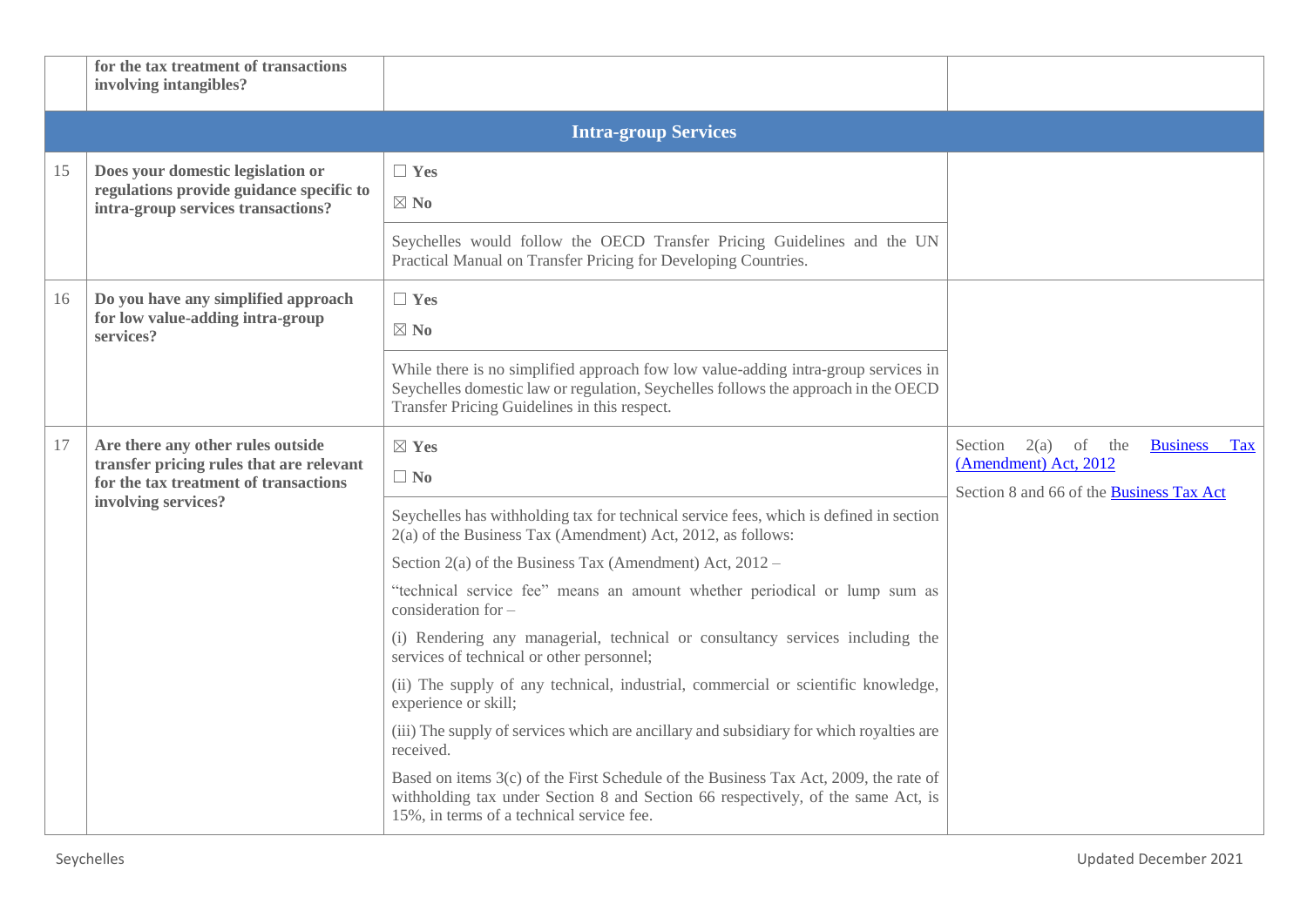| 18 | Does your domestic legislation or<br>regulations provide guidance specific to                   | $\Box$ Yes                                                                                                                                                                                                                                                    |  |
|----|-------------------------------------------------------------------------------------------------|---------------------------------------------------------------------------------------------------------------------------------------------------------------------------------------------------------------------------------------------------------------|--|
|    | financial transactions?                                                                         | $\boxtimes$ No                                                                                                                                                                                                                                                |  |
|    |                                                                                                 | Seychelles do not have any domestic legislation or regulation on transfer pricing of<br>financial transactions. However, the guidance on the OECD TPG may be followed.                                                                                        |  |
| 19 | Are there any other rules outside                                                               | $\Box$ Yes                                                                                                                                                                                                                                                    |  |
|    | transfer pricing rules that are relevant<br>for the tax treatment of financial<br>transactions? | $\boxtimes$ No                                                                                                                                                                                                                                                |  |
|    |                                                                                                 | <b>Cost Contribution Agreements</b>                                                                                                                                                                                                                           |  |
| 20 | Does your jurisdiction have legislation                                                         | $\Box$ Yes                                                                                                                                                                                                                                                    |  |
|    | or regulations on cost contribution<br>agreements?                                              | $\boxtimes$ No                                                                                                                                                                                                                                                |  |
|    |                                                                                                 | Seychelles does not have any legislation or regulation on cost contribution<br>agreements. However, Seychelles relies on the OECD Transfer Pricing Guidelines<br>and the UN Practical Manual on Transfer Pricing for Developing Countries in this<br>respect. |  |
|    |                                                                                                 | <b>Transfer Pricing Documentation</b>                                                                                                                                                                                                                         |  |
| 21 | Does your legislation or regulations                                                            | $\boxtimes$ Yes                                                                                                                                                                                                                                               |  |
|    | require the taxpayer to prepare transfer<br>pricing documentation?                              | $\Box$ No                                                                                                                                                                                                                                                     |  |
|    |                                                                                                 | If affirmative, please check all that apply:                                                                                                                                                                                                                  |  |
|    |                                                                                                 | $\Box$ Master file consistent with Annex I to Chapter V of the TPG                                                                                                                                                                                            |  |
|    |                                                                                                 | $\Box$ Local file consistent with Annex II to Chapter V of the TPG                                                                                                                                                                                            |  |
|    |                                                                                                 | $\Box$ Country-by-country report consistent with Annex III to Chapter V of the<br><b>TPG</b>                                                                                                                                                                  |  |
|    |                                                                                                 | $\Box$ Specific transfer pricing returns (separate or annexed to the tax return)                                                                                                                                                                              |  |
|    |                                                                                                 | $\boxtimes$ Other (specify): Transfer pricing documentation upon request                                                                                                                                                                                      |  |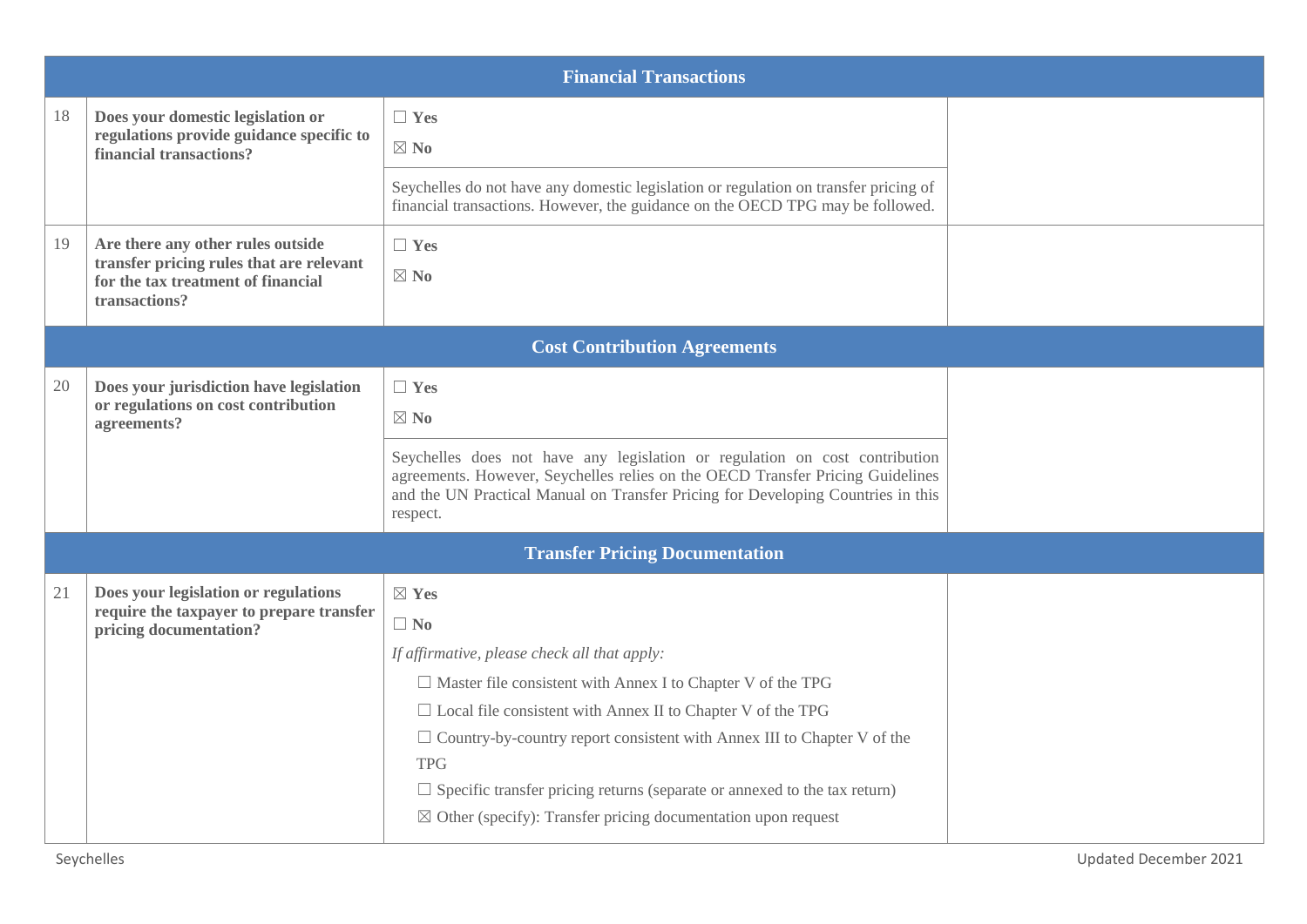| 22 | Please briefly explain the relevant<br>requirements related to filing of<br>transfer pricing documentation (i.e.<br>timing for preparation or submission,<br>languages, etc.) | Public Ruling 2015-3 states that documentation must be prepared prior to the due<br>date for filing of the business tax return and submitted to the tax authority within five<br>days upon written request.<br>There is no specific or exact structure of documentation or submission and no<br>prescription on the language of submission. The Revenue Commissioner expects a<br>person to record, in writing, sufficient information and analysis to verify their<br>transactions which are applicable to Section 54 of the Business Tax Act.                                                                                                                                                                                                                                                                                                                                                                                                                                                                                                                                                                                                                                                                                                                                                                                                                                                                                                                                                                                                                                                                                                                                                                                                                                                                                                                                                                                                                                                                                                                                                       | Section 54(1) of Business Tax Act, 2009<br>Public Ruling 2015-3                                                                                                                           |
|----|-------------------------------------------------------------------------------------------------------------------------------------------------------------------------------|-------------------------------------------------------------------------------------------------------------------------------------------------------------------------------------------------------------------------------------------------------------------------------------------------------------------------------------------------------------------------------------------------------------------------------------------------------------------------------------------------------------------------------------------------------------------------------------------------------------------------------------------------------------------------------------------------------------------------------------------------------------------------------------------------------------------------------------------------------------------------------------------------------------------------------------------------------------------------------------------------------------------------------------------------------------------------------------------------------------------------------------------------------------------------------------------------------------------------------------------------------------------------------------------------------------------------------------------------------------------------------------------------------------------------------------------------------------------------------------------------------------------------------------------------------------------------------------------------------------------------------------------------------------------------------------------------------------------------------------------------------------------------------------------------------------------------------------------------------------------------------------------------------------------------------------------------------------------------------------------------------------------------------------------------------------------------------------------------------|-------------------------------------------------------------------------------------------------------------------------------------------------------------------------------------------|
| 23 | Does your legislation provide for<br>specific transfer pricing penalties<br>and/or compliance incentives regarding<br>transfer pricing documentation?                         | $\Box$ Yes<br>$\boxtimes$ No<br>No specific transfer pricing penalties or compliance incentives regarding transfer<br>pricing documentation are provided by Seychelles' legislation. In the absence of<br>transfer pricing documentation, and in cases of a transfer pricing adjustment, a<br>penalty would apply based on the additional tax and interest for late payment of the<br>new revenue liability. In addition to this, there are also culpability penalties that take<br>into account the taxpayer behaviour in imposing an additional tax. Where there has<br>been a public ruling issued, and the taxpayer has voluntarily ignored the position of<br>the tax office on a matter, the tax office will consider that the failure of compliance<br>is caused by recklessness and therefore the additional tax applicable would be 50%<br>of the revenue shortfall rather than 25% of the revenue shortfall for failure to take<br>reasonable care.<br>Therefore, where a taxpayer does not abide by the directives under the Public Ruling<br>2015-3 on Transfer Pricing, and an adjustment is made, the person will suffer<br>additional tax of 10% on revenue shortfall, interest for late payment and an additional<br>tax of either 25%, 50% or 75% if the taxpayer has attempted to purposefully deceive<br>the Tax office by failing to take reasonable care, or was reckless as to the operation<br>of the tax law or lastlty intended to disregard the tax law.<br>Section 41 of the Revenue Administration Act, 2009 provides guidance on the<br>interest applicable, as follows:<br>"(1) a taxpayer who fails to pay revenue by the due date is liable for interest on the<br>amount unpaid computed for the period commencing on the due date for payment<br>and ending on the date that the revenue was paid.<br>(2) The rate of interest for the purposes of subsection (1) is the quarterly average<br>prime lending rate on the first day of the period specified in subsection (1) as<br>published by the Central Bank of Seychelles increased by three percentage points. | Section 41 $\&$ 44(1) of the Revenue<br>Administration Act, 2009<br>Section 44A of the Revenue Administration<br>(Amendment) Act, 2009<br><b>Public Ruling 2015-3</b> on Transfer Pricing |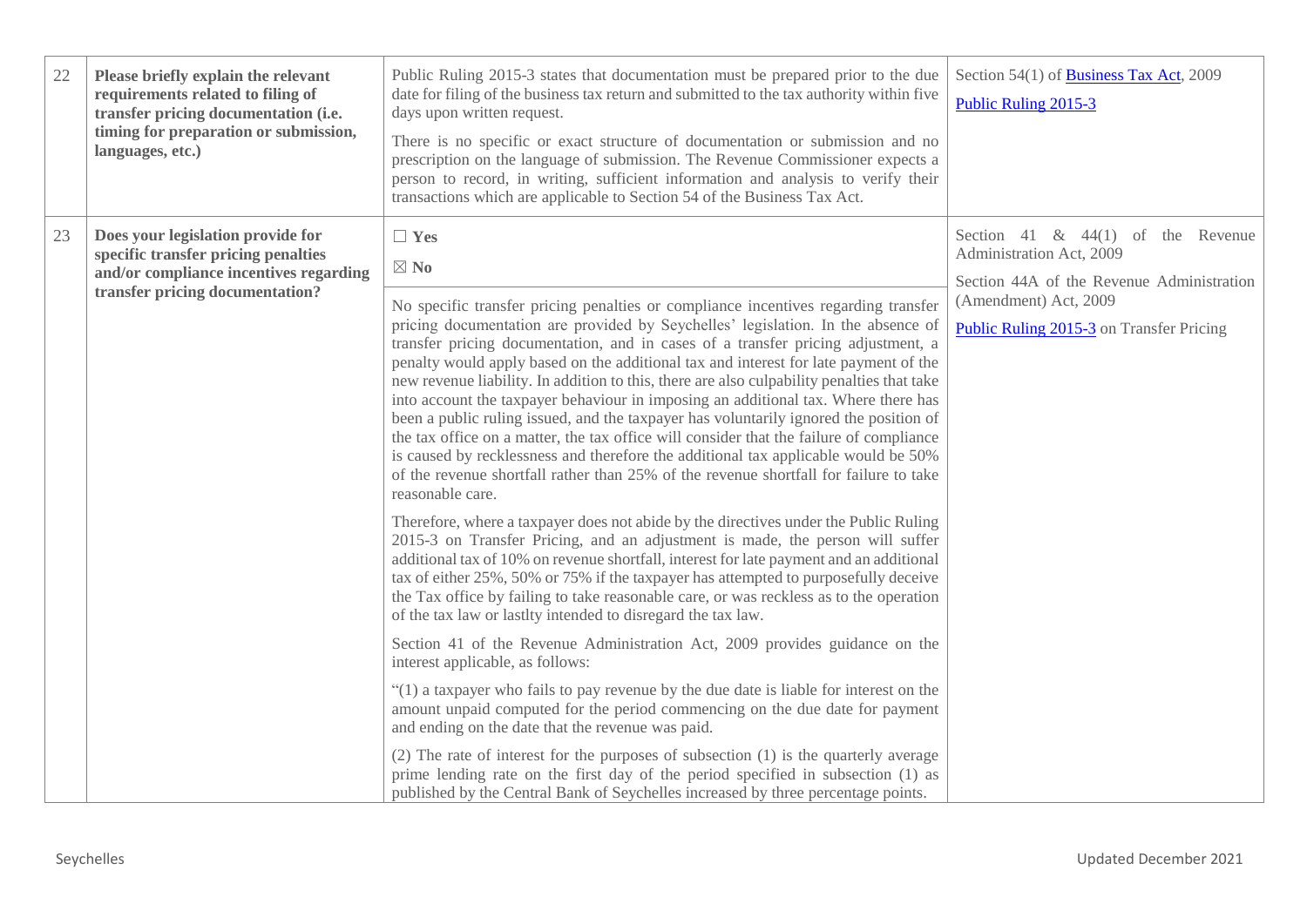|  | (3) Interest paid by a taxpayer under subsection (1) shall be refunded to the taxpayer<br>to the extent that the revenue to which the interest relates is found not to have been<br>payable.                                                                         |  |
|--|----------------------------------------------------------------------------------------------------------------------------------------------------------------------------------------------------------------------------------------------------------------------|--|
|  | (4) Interest payable under this section-                                                                                                                                                                                                                             |  |
|  | (a) is computed as simple interest; and                                                                                                                                                                                                                              |  |
|  | (b) is in addition to any additional tax or criminal sanction imposed in respect of the<br>same act or omission.                                                                                                                                                     |  |
|  | (5) In this section, "revenue" does not include interest imposed under this section."                                                                                                                                                                                |  |
|  | Moreover, section 44(1) of the Revenue Administration Act, 2009 states that:                                                                                                                                                                                         |  |
|  | "A taxpayer who fails to pay revenue by the due date, or if the Revenue<br>Commissioner has extended the due date under section 22, is liable for an amount of<br>additional tax equal to 10% of the amount of unpaid revenue."                                      |  |
|  | Regarding the culpability penalty, section 44A of the Revenue Administration<br>(Amendment) Act, 2015, reads as follows:                                                                                                                                             |  |
|  | "Where a person -                                                                                                                                                                                                                                                    |  |
|  | Makes a statement to a revenue officer which is false or misleading and which results<br>in a revenue shortfall, or is assessed in accordance with section 9 of this Act, The<br>person is liable for an amount of additional tax in accordance with subsection (2). |  |
|  | The amount of additional tax referred to in subsection (1) shall be equal to – in case<br>of the statement under subsection $(1)(a)$ -                                                                                                                               |  |
|  | 25% of the revenue shortfall where the statement being made by failure to take<br>reasonable care to comply with revenue laws;                                                                                                                                       |  |
|  | 50% of the revenue shortfall where the statement being made with recklessness as to<br>the operation of revenue laws; or                                                                                                                                             |  |
|  | 75% of the revenue shortfall where the statement is made with intentional disregard<br>of revenue laws; or                                                                                                                                                           |  |
|  | In the case of an assessment under subsection $(1)(b)$ , 75% of the revenue liability.<br>Where a person has been previously liable to additional tax referred to in this section,<br>the amount of additional tax under subsection (2) shall be increased by 20%.   |  |
|  | For the purpose of this section, a revenue shortfall is $-$                                                                                                                                                                                                          |  |
|  | The amount by which the revenue liability of the person is less than it would have<br>been if the statement was not false or misleading; or                                                                                                                          |  |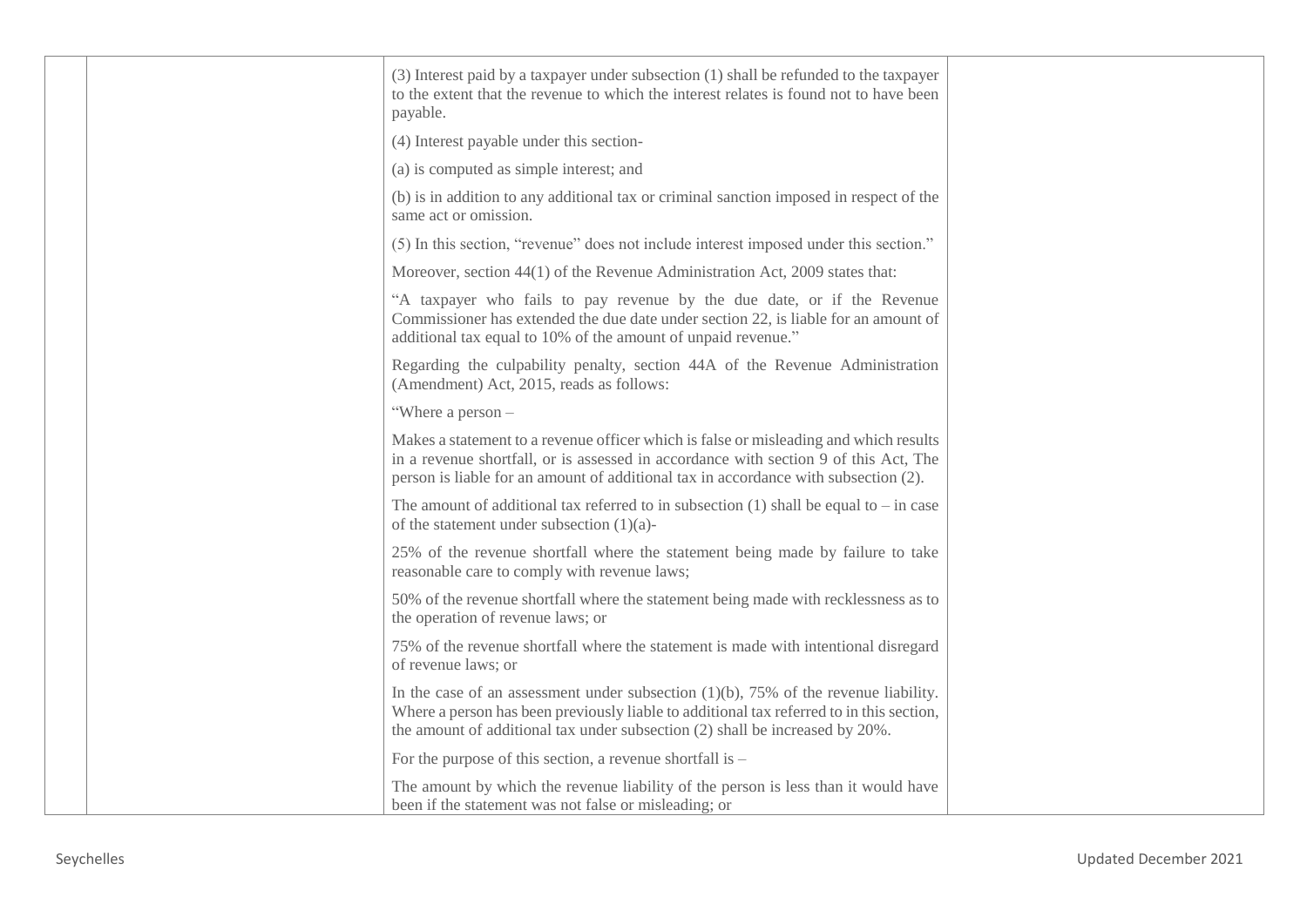| 24 | If your legislation provides for<br>exemption from transfer pricing<br>documentation obligations, please       | An amount the Commissioner must pay or credit the person that is more than it would<br>have been if the statement were not false or misleading.<br>The revenue liability does not include the interest or additional tax."<br>N/A                                                                                                                                                                                                                                                                                                                                                                                                                                                                                                                                                                                                                                                                                                                                                                                                                                                                              |                                                                                                                               |
|----|----------------------------------------------------------------------------------------------------------------|----------------------------------------------------------------------------------------------------------------------------------------------------------------------------------------------------------------------------------------------------------------------------------------------------------------------------------------------------------------------------------------------------------------------------------------------------------------------------------------------------------------------------------------------------------------------------------------------------------------------------------------------------------------------------------------------------------------------------------------------------------------------------------------------------------------------------------------------------------------------------------------------------------------------------------------------------------------------------------------------------------------------------------------------------------------------------------------------------------------|-------------------------------------------------------------------------------------------------------------------------------|
|    | explain.                                                                                                       |                                                                                                                                                                                                                                                                                                                                                                                                                                                                                                                                                                                                                                                                                                                                                                                                                                                                                                                                                                                                                                                                                                                |                                                                                                                               |
|    |                                                                                                                | <b>Administrative Approaches to Avoiding and Resolving Disputes</b>                                                                                                                                                                                                                                                                                                                                                                                                                                                                                                                                                                                                                                                                                                                                                                                                                                                                                                                                                                                                                                            |                                                                                                                               |
| 25 | Which mechanisms are available in<br>your jurisdiction to prevent and/or<br>resolve transfer pricing disputes? | Please check those that apply:<br>$\boxtimes$ Rulings<br>$\Box$ Enhanced engagement programs<br>$\Box$ Advance Pricing Agreements (APA)<br>$\Box$ Unilateral APAs<br>$\Box$ Bilateral APAs<br>$\Box$ Multilateral APAs<br>$\boxtimes$ Mutual Agreement Procedures<br>$\boxtimes$ Other ( <i>please specify</i> ): Domestic administrative dispute resolution<br>Seychelles is allowed by law to issue public rulings that would set the position of the<br>tax office on a matter that causes difficulties of interpretation.<br>Seychelles also has a DTAA network that provides for MAP.<br>While there is no procedure for APAs at the moment, there is also nothing in<br>Seychelles' law which prevents Seychelles from issuing an advance pricing<br>agreement.<br>When a taxpayer is dissatisfied with any revenue decisions, he can object to the unit<br>in charge of dealing with objection at the tax office and, if still dissatisfied, he can<br>appeal to the Revenue Tribunal. The Revenue Tribunal is a body created under the<br>revenue law and is specialised in dealing with tax disputes. | Seychelles' MAP Profile<br>Section 62 of the Revenue Administration<br>Act<br>Section 70 of the Revenue Administration<br>Act |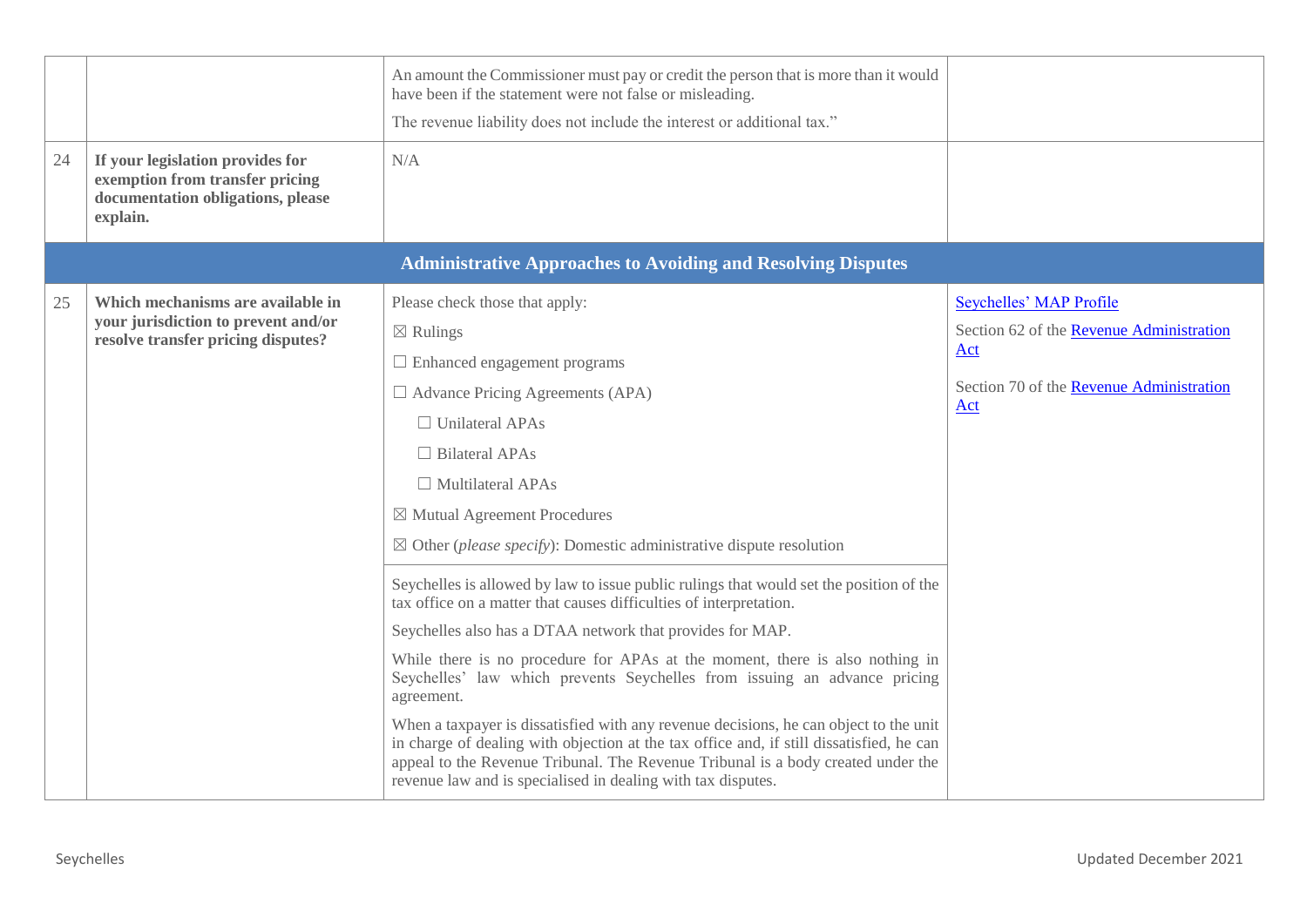|    |                                                                                                                                                     | <b>Safe Harbours and Other Simplification Measures</b>                                                                                                           |                                                                                              |
|----|-----------------------------------------------------------------------------------------------------------------------------------------------------|------------------------------------------------------------------------------------------------------------------------------------------------------------------|----------------------------------------------------------------------------------------------|
| 26 | Does your jurisdiction have rules on<br>safe harbours in respect of certain<br>industries, types of taxpayers, or types<br>of transactions?         | $\Box$ Yes<br>$\boxtimes$ No<br>Seychelles does not have any rules on safe harbours.                                                                             |                                                                                              |
| 27 | Does your jurisdiction have any other<br>simplification measures not listed in this<br>questionnaire? If so, please provide a<br>brief explanation. | $\Box$ Yes<br>$\boxtimes$ No                                                                                                                                     |                                                                                              |
|    |                                                                                                                                                     | <b>Other Legislative Aspects or Administrative Procedures</b>                                                                                                    |                                                                                              |
| 28 | Does your jurisdiction allow/require<br>taxpayers to make year-end<br>adjustments?                                                                  | $\Box$ Yes<br>$\boxtimes$ No                                                                                                                                     |                                                                                              |
|    |                                                                                                                                                     | Seychelles does not have any specific laws or regulations for year-end adjustments.<br>However, Seychelles follows the guidance on the OECD TPG in this respect. |                                                                                              |
| 29 | Does your jurisdiction make secondary<br>adjustments?                                                                                               | $\Box$ Yes<br>$\boxtimes$ No                                                                                                                                     |                                                                                              |
|    |                                                                                                                                                     | Currently, no secondary adjustments are available in the Seychelles legislation.                                                                                 |                                                                                              |
|    |                                                                                                                                                     | <b>Attribution of Profits to Permanent Establishments</b>                                                                                                        |                                                                                              |
| 30 | Does your jurisdiction follow the<br><b>Authorised OECD Approaches for the</b><br>attribution of profits to PEs (AOA)?                              | $\boxtimes$ Yes<br>Article 7 of all the 28 tax treaties in force for Seychelles covers the Attribution of<br>Profits to Permanent Establishment.                 | Tax information exchange<br>agreements<br>and Double taxation agreements<br>(TEAs)<br>(DTAs) |
|    |                                                                                                                                                     | $\Box$ No                                                                                                                                                        |                                                                                              |
| 31 | Does your jurisdiction follow also<br>another approach?                                                                                             | $\Box$ Yes<br>$\boxtimes$ No                                                                                                                                     |                                                                                              |
|    |                                                                                                                                                     |                                                                                                                                                                  |                                                                                              |